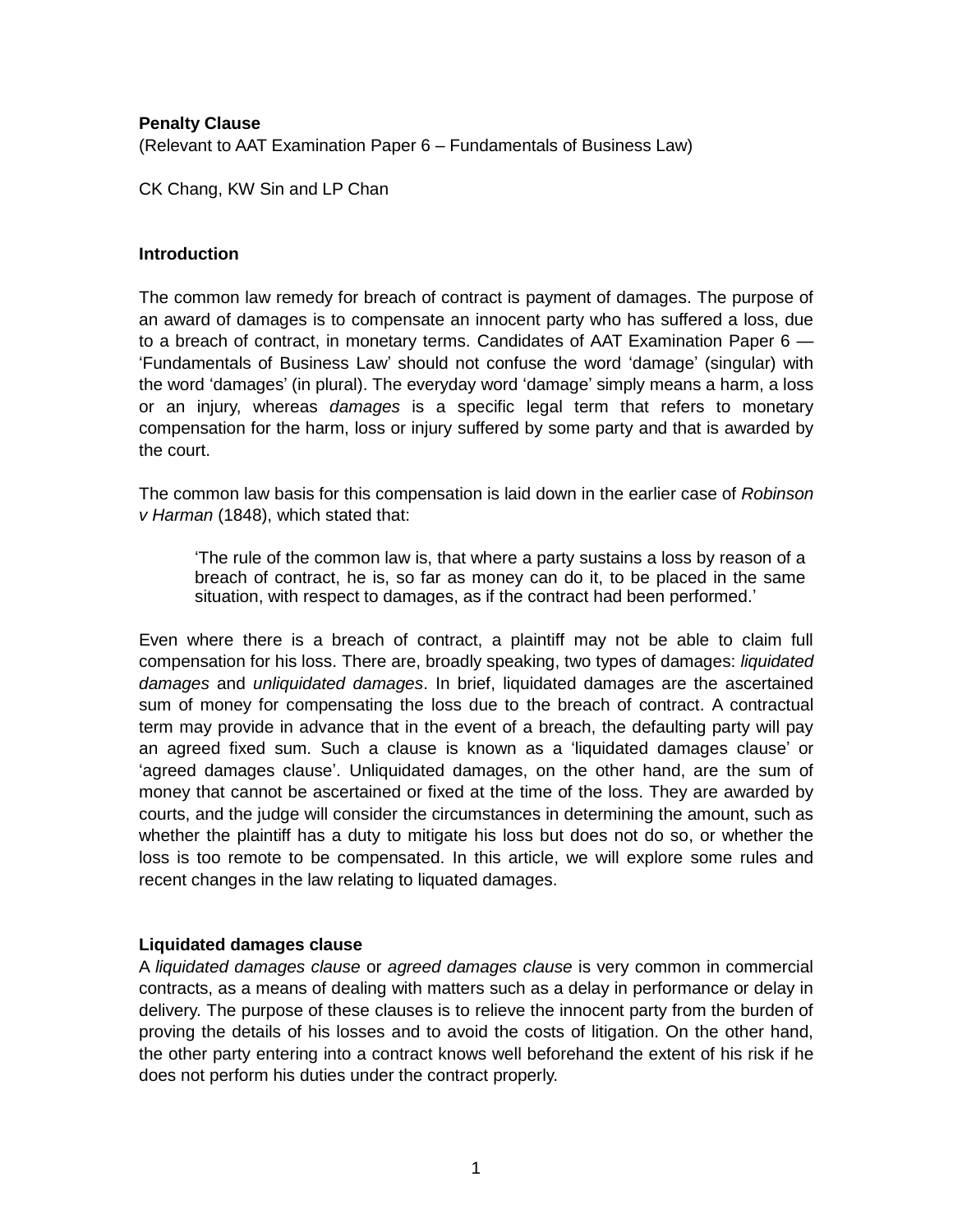Liquidated damages must be a genuine attempt to pre-estimate the loss that will be suffered in the event of a breach. In *Cellulose Acetate v Widnes Foundry* (1933), the clause allowed the plaintiff to be compensated 'by way of penalty £20 per working week' if there was any delay beyond the contractual period. In the case, there was a delay of 30 weeks and the actual loss suffered by the plaintiff was £5850. However, since the clause was a genuine attempt to pre-estimate the loss, the compensation would only be £600 (£20  $\times$  30), which was far less than the actual loss.

# **Penalty clause**

On the other hand, if the court rules that the agreed sum is a *penalty*, the court will not award the agreed sum and will itself consider the proper measure of damages. Just because a clause is stated to be a 'penalty clause' is not determinative that it is in fact a true penalty. In contrast, a *penalty* is by definition oppressive and deters the party from breaching the contract under the threat of imposition.

In *Shum Kit Ching v Caesar Beauty Centre Ltd* (2003) (HCSA 38/2002), there was a clause stating that money paid by the customer (full payment for the beauty treatment) could not be refunded by the beauty centre whenever the treatments were cancelled regardless of the circumstances or reasons that lead to the cancellation of the treatments. So, if the customer had refused to perform the contract by not rendering herself present to receive the treatment, then the beauty centre could forfeit the full payment as compensation. However, the court held that in the normal course of the event, the only loss suffered by the beauty centre was the loss of profit. Thus, the non-refunding provision was not a genuine pre-estimate of loss but a penalty, and hence it was unenforceable.

On a side note, this case was a Court of First Instance case. The case number HCSA 38/2002 stands for a High Court (HC) case (i.e. the Court of First Instance of the High Court) and is also a Small Claims Tribunal Appeal (SA) case. It was the 38th case to be heard in 2002.

#### **Distinguishing between liquidated damages and penalty clauses**

In *Cellulose Acetate v Widnes Foundry*, the court held that despite the word 'penalty' in the clause ('by way of penalty £20 per working week'), the clause was a genuine attempt to pre-estimate the loss.

In *Phillips Hong Kong Ltd v Attorney General of Hong Kong* (1993), the Privy Council held that:

'Except possibly in the case of situations where one of the parties to the contract is able to dominate the other as to the choice of the terms of a contract, it will normally be insufficient to establish that a provision is objectionably penal to identify situations where the application of the provision could result in a larger sum being recovered by the injured party than his actual loss. Even in such situations so long as the sum payable in the event of non-compliance with the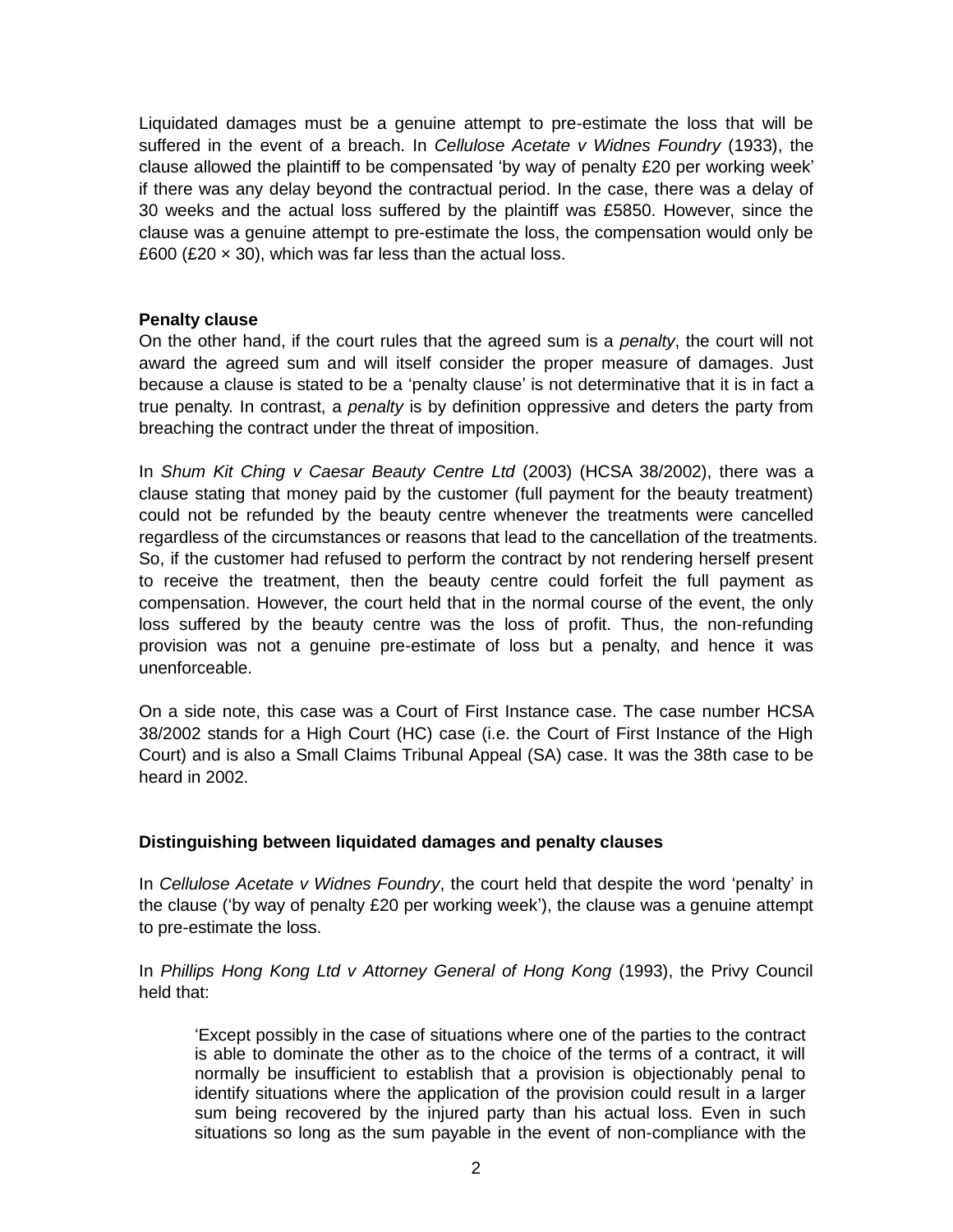contract is not extravagant, having regard to the range of losses that it could reasonably be anticipated it would have to cover at the time the contract was made, it can still be a genuine pre-estimate of the loss that would be suffered and so a perfectly valid liquidated damage provision.'

The leading authority on the topic of penalties is the decision of the House of Lords in *Dunlop Pneumatic Tyre Co Limited v New Garage and Motor Co Limited* (1915). In its judgment, the court provides some rules for distinguishing a liquidated damages clause from a penalty:

- '1. Though the parties to a contract who use the words "penalty" or "liquidated damages" may *prima facie* be supposed to mean what they say, yet the expression used is not conclusive. The Court must find out whether the payment stipulated is in truth a penalty or liquidated damages.
- 2. The essence of a penalty is a payment of money stipulated as *in terrorem* of the offending party; the essence of liquidated damages is a genuine covenanted pre-estimate of damage.
- 3. The question whether a sum stipulated is a penalty or liquidated damages is a question of construction to be decided upon the terms and inherent circumstances of each particular contract, judged of as at the time of the making of the contract, not as at the time of breach.
- 4. To assist this task of construction various tests have been suggested, which if applicable to the case under consideration may prove helpful, or even conclusive. Such are:
	- (a) It will be held to be a penalty if the sum stipulated for is extravagant and unconscionable in amount in comparison with the greatest loss that could conceivably be proved to have followed from the breach.
	- (b) It will be held to be a penalty if the breach consists only in not paying a sum of money, and the sum stipulated is a sum greater than the sum which ought to have been paid. …
	- (c) There is a presumption (but no more) that it is penalty when "a single lump sum is made payable by way of compensation, on the occurrence of one or more or all of several events, some of which may occasion serious and others but trifling damage."'

The UK Supreme Court in *Cavendish Square Holding BV v Talal El Makdessi* and *Parking Eye Ltd v Beavis* (2015) laid down a new formulation for testing whether a clause is a penalty clause or not. Following this decision, instead of looking at whether there was a genuine pre-estimate of loss, the court in future would look at whether the clause is penal or not in nature. To this end, the court regarded the concepts of 'deterrence' and 'genuine pre-estimate of loss' as being unhelpful.